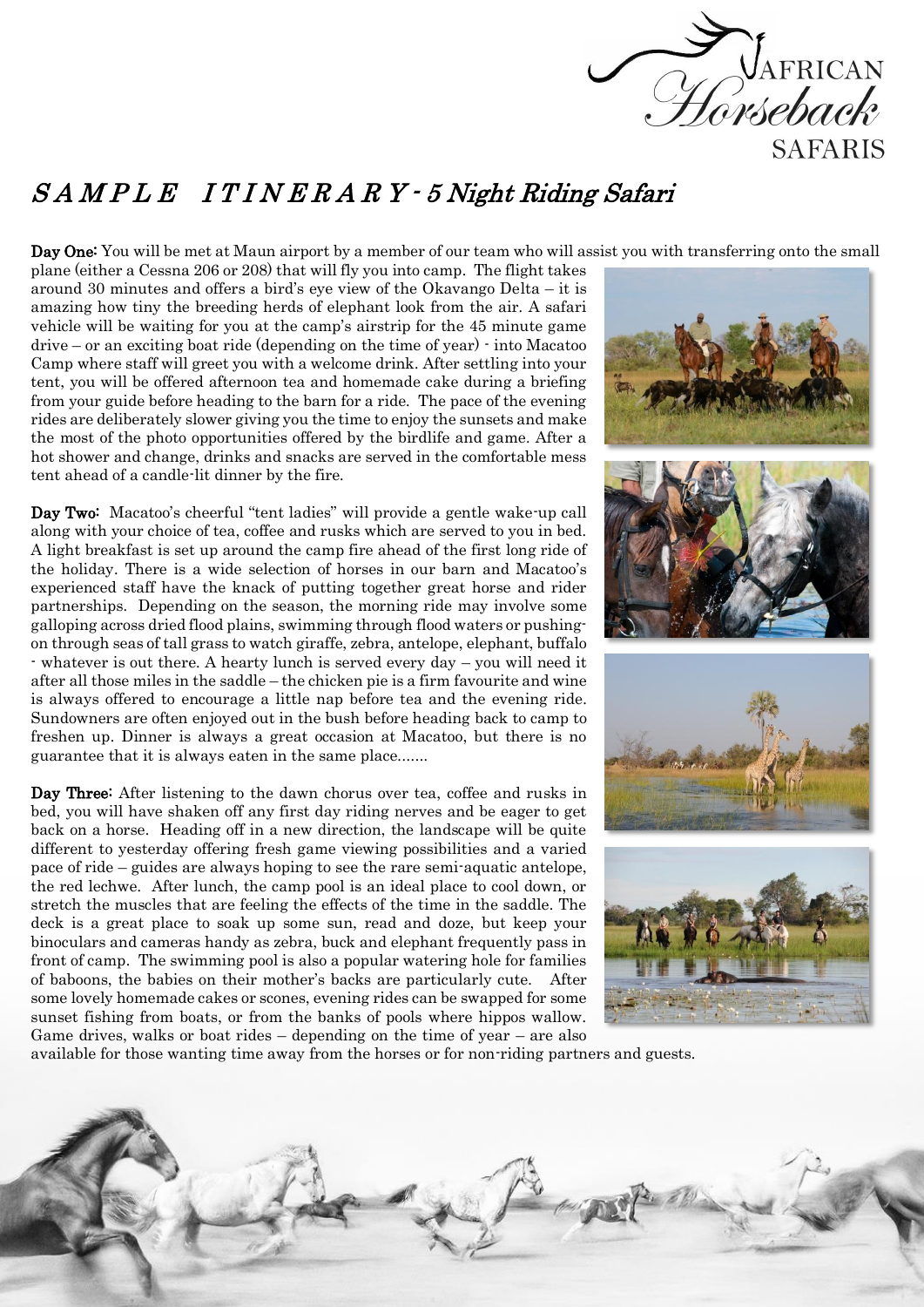

Day Four: This morning we ride deeper into the heart of the delta, to corners of the wilderness where vehicles simply cannot reach – horses can get much closer to the big game. We cross high palm islands which offer great sweeping views of the Delta plains – are those anthills or giraffes in the distance? Riders may have joined non-riding friends and family

for a walk, drive or boat ride – but all guests will reunite for an unexpected champagne breakfast under a large baobab tree to swap 'survivor' stories from the morning. By now, you will have settled into the wonderful rhythm of camp where great adventure, creature comforts and downtime are combined to provide a break. After tea and a gentle sunset ride, you may find yourself at our fabulous tree house where you will have the option to spend the night out, sleeping high up in the tree canopy under the African night sky. From there, it is fascinating to watch and listen as the birds and animals prepare for night – by roosting, travelling or preparing to hunt. The barking of baboons and calling lions provide an unforgettable soundtrack to a night out under the stars. Your guides will stay too, providing great company and peace of mind – for many guests, this is a real highlight of a holiday to Macatoo.

Day Five: After waking up in the treetops, you are whizzed back to camp by vehicle to change before riding off into new terrain. By now, you will be very 'riding fit' and eager to pick up the pace. You will canter through clouds of bushman hair grass, onto vast plains dotted with fig trees. You will pass giraffe along the way or shyer antelope who disappear into the depths of the mopane woodlands. By the time you reach the expansive flood plains, you will be riding quite fast – you will know your horse well by now and both of you relish a quicker pace and the sense of exhilaration. For the last afternoon in camp, some guests choose to take a helicopter ride to reach even further into the Delta and take some great pictures. You may feel torn over how to spend your final sunset outing – an evening game drive with a spotlight is often fun, picking up a local clan of hyena, or lions out on the hunt. Above your head Bushbabies leap from branch to branch through the terminalia and acacia trees – only seen by the brights of their eyes.

Day Six: The dawn call of the African Fish Eagle has, by now, become as familiar as the morning alarm at home. The delivery of hot drinks in bed heralds the start of your last morning in camp and you will be anxious to make the most of your final ride. We stay quite close to camp, splashing through water on the vast open plains, home to blue wildebeeste and Burchell's zebra. The riding pace will be deliberately quite fast as we cram as much fun as possible into the final hours – be prepared to get wet as we approach deep reedy areas full of bird life including open-billed storks, squacco herons, slaty egrets and egyptian geese. You will return to Macatoo along the myriad of waterways lined with large trees, before arriving back at the barn where you say a sad farewell to your horse. There will be just enough time to shower, change and pack before the game drive to the airstrip, carrying a picnic lunch to tide you over until your return to the real world. Don't worry, you can always come back – so many of our guests do!